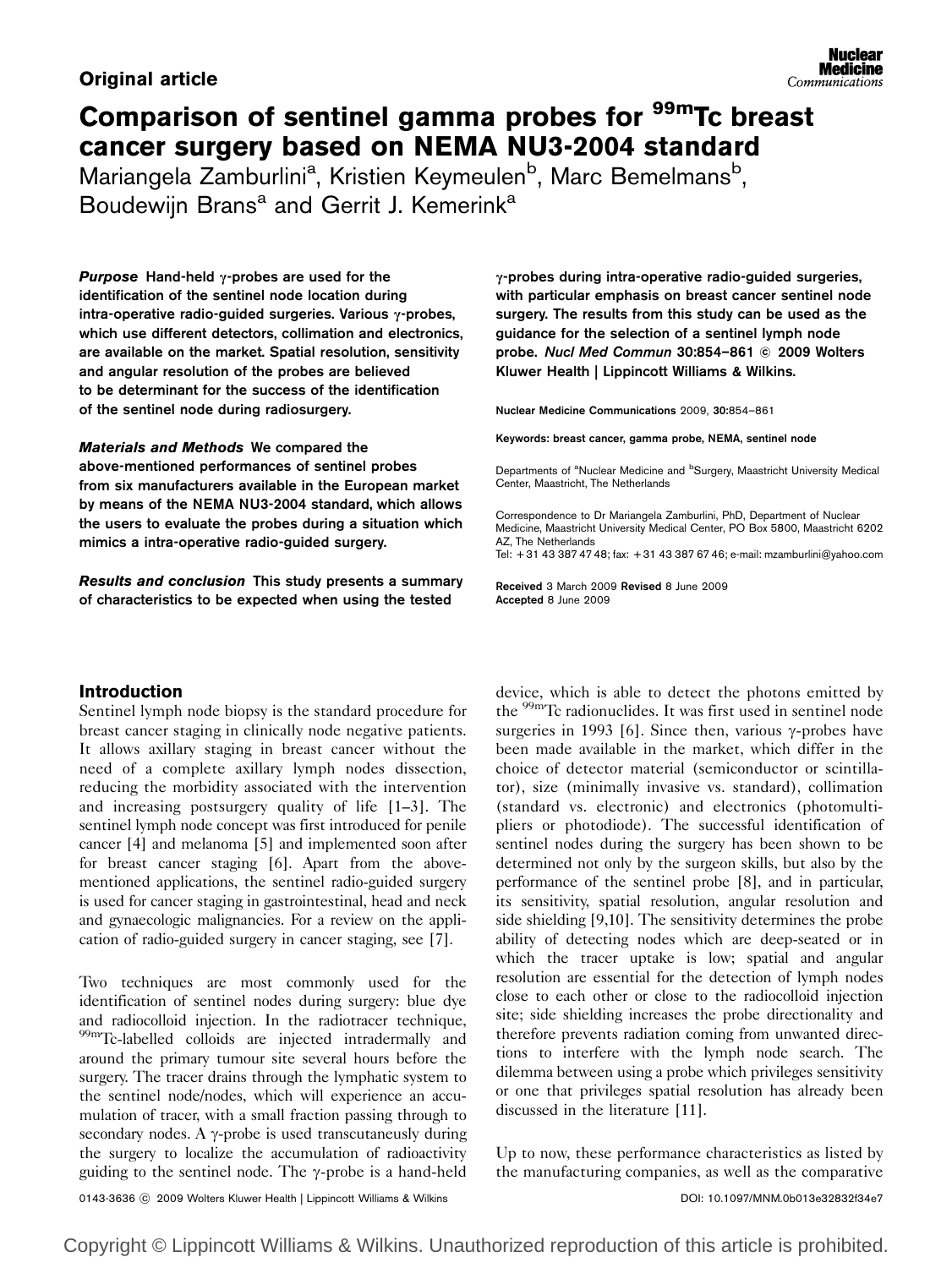studies published [8–10,12], vary greatly according to the method of testing, hampering the right assessment of relative quality of the different probes. The NEMA NU3-2004 protocol was released [13] to create a common standard to compare performances of different probe configurations in a situation, which mimics a sentinel node surgery in cancer staging. Up to date, no study has been reported which compares sentinel  $\gamma$ -probes based on the NEMA standard. In this study, we tested sentinel g-probes from six manufacturers commercially available in Europe by using, what we considered, the most important tests within this protocol.

Even though the focus of the study is on the comparison of the probes based on NEMA testing, the probe ergonomics also play an important role in the success of sentinel node surgery [9,10,12] and was also evaluated in this study. The probe should be light, easy to handle and small enough to be introduced inside a small incision and still offer enough visibility of the measurement site. The main unit should be easy to operate, but also contain advanced features for optimization or quality control measurements. The screen should be easy to read. The audio signal should be correlated to the count rate and should possibly include autoranging, which provides an automatic rescaling of the audio signal when the sound saturates, without the need for the surgeon to manually change the audio scale.

## Methods

#### Sentinel probes

Sentinel probes from six companies were considered for this comparison, as part of the testing for the purchase of a new probe for the hospital (Table 1). The systems that were tested are:

C-Trak from Canberra (http://www.carewise.com/). This system is equipped with a caesium iodide  $[CsI(T)]$ scintillator probe for the detection of photons in the energy range 27–400 keV. Two click-on collimators are available, the normal collimator and a high-resolution collimator, called Lechner collimator. The system is battery powered and has backup batteries.

Europrobe from Euromedical Instruments (Le Chesnay, France, www.em-instruments.com). This system is available with two sentinel probes, one having a CsI(Tl) scintillator detector (large probe) and one having a cadmium telluride semiconductor detector (small probe). The large probe is designed to detect photons of higher energies and it can be nominally used to detect photons from 110 keV to 1 MeV. The small probe is indicated for energies in the range 20–170 keV. Both the probes therefore can be used for the detection of 99mTc in sentinel nodes, even if the large probe is expected to have a higher sensitivity. Each probe can be used in conjunction with an extra collimator to increase the spatial resolution. The system is powered by main electricity.

Navigator GPS system is distributed by RMD Instruments (Watertown, Massachusetts, USA, www.rmdmedical.com). There are several probes available with this system, but we tested the standard sentinel probe, which was already available in our hospital and used for breast cancer sentinel node procedures since 2002. This probe uses a semiconductor cadmium telluride crystal. The system can be powered by main electricity or by batteries.

Neoprobe Bluetooth is distributed by Johnson & Johnson (Dublin, Ohio, USA, www.neoprobe.com). They offer a

Table 1 Detector type, weight, head diameter and ergonomics of the probes (or probes with click-on collimators) considered in this study

|                               | Detector<br>type | Weight<br>(g) | <b>Diameter</b><br>(mm) | Display<br>readability | Ease of<br>handling | User friendliness<br>of main unit | Auto-ranging |
|-------------------------------|------------------|---------------|-------------------------|------------------------|---------------------|-----------------------------------|--------------|
| C-Trak                        |                  |               |                         |                        |                     |                                   |              |
| Probe with normal collimator  | Csl(Tl)          | 191           | 15                      | 3                      | 3                   | 5                                 | No           |
| Probe with Lechner collimator | Csl(Tl)          | 199           | 15                      |                        | 3                   |                                   |              |
| Europrobe                     |                  |               |                         |                        |                     |                                   |              |
| Large probe                   | Csl(Tl)          | 150           | 16                      | 4                      | 3                   | 5                                 | Yes          |
| Large probe with collimator   | Csl(T)           | 224           | 19                      |                        | $\overline{2}$      |                                   |              |
| Small probe                   | CdTe             | 104           | 11                      |                        | 5                   |                                   |              |
| Small probe with collimator   | CdTe             | 135           | 15                      |                        | 4                   |                                   |              |
| Navigator                     |                  |               |                         |                        |                     |                                   |              |
| Probe without collimator      | CdTe             | 182           | 14                      | 3                      | 3                   | 3                                 | <b>No</b>    |
| Neoprobe bluetooth            |                  |               |                         |                        |                     |                                   |              |
| Probe                         | CdZnTe           | 142           | 14                      | 4                      | 5                   | 4                                 | Yes          |
| Probe with collimator         | CdZnTe           | 160           | 17                      |                        | 4                   |                                   |              |
| Node Seeker                   |                  |               |                         |                        |                     |                                   |              |
| Bent-tip probe                | <b>LYSO</b>      | 133           | 14                      | 5                      | 5                   | 3                                 | Yes          |
| Straight probe                | <b>LYSO</b>      | 113           | 14                      |                        | 5                   |                                   |              |
| Narrow-tip probe              | <b>LYSO</b>      | 85            | 6.8                     |                        | 5                   |                                   |              |
| $\gamma$ -locator             |                  |               |                         |                        |                     |                                   |              |
| Electronic collimation        | Csl(T)           | 330           | 23                      | 3                      | NA <sup>a</sup>     | 3                                 | <b>NA</b>    |

A score between 1 (poorest) and 5 (best) was assigned to the display readability, the ease of handling and the user friendliness of the main unit. CsI(Tl), cesium iodide; CdTe, cadmium telluride; CdZnTe, cadmium zinc telluride; LYSO, lutetium yttrium orthosilicate; NA, not applicable. <sup>a</sup>Probe diameter not optimized for sentinel node breast cancer surgery therefore not possible to test it during surgery.

# Copyright © Lippincott Williams & Wilkins. Unauthorized reproduction of this article is prohibited.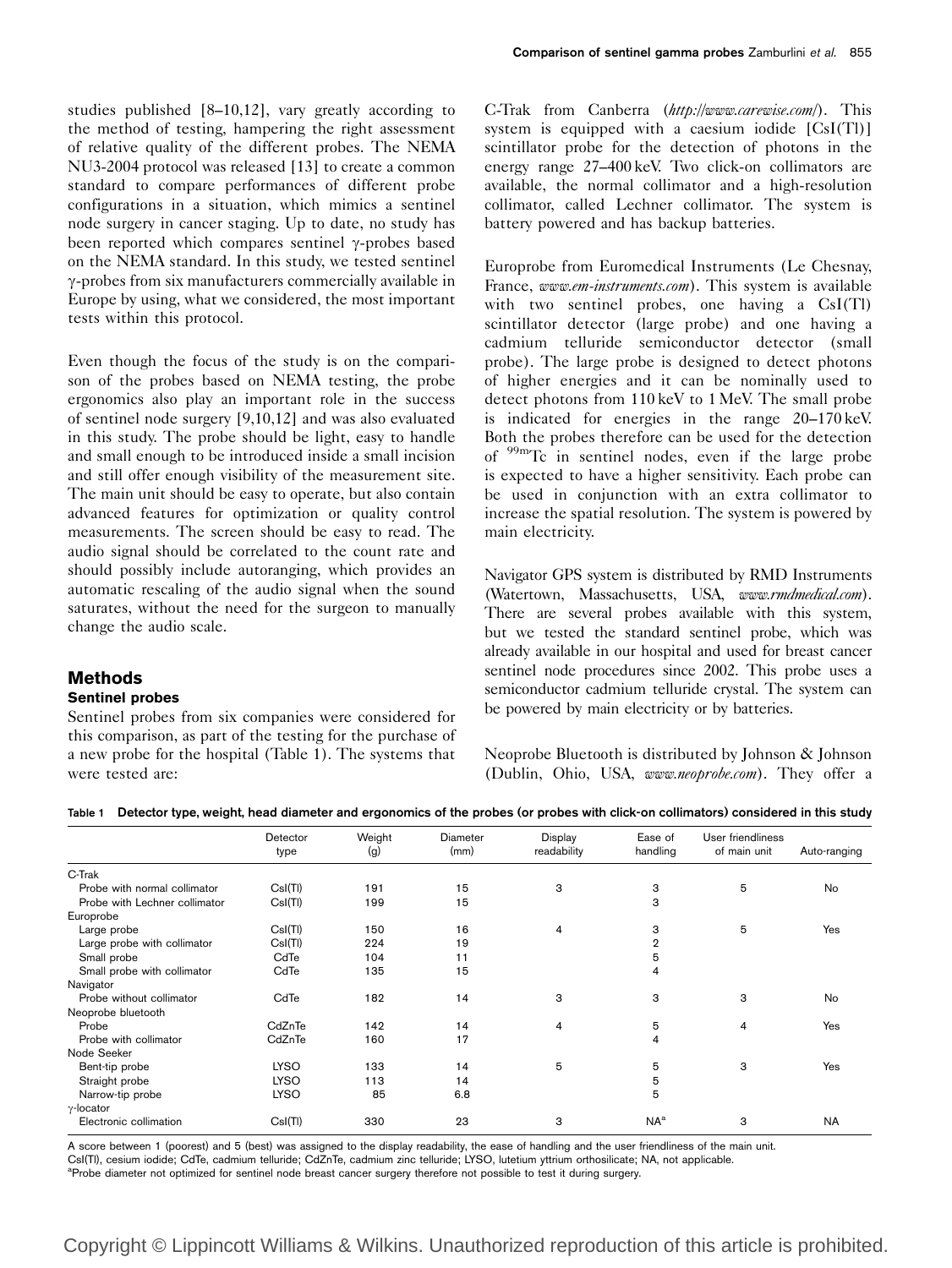standard sentinel probe, which is able to operate wireless, and can be used in conjunction with an additional click-on collimator to improve its spatial resolution. The probe uses a semiconductor cadmium zinc telluride detector, which enables photon detection in the energy range 27–364 keV. The control unit is powered by mains electricity, and the wireless standard probe is powered by batteries.

Node Seeker is distributed in Europe by GE-Healthcare (Los Angeles, California, USA, www.intra-medical.com). Each probe uses lutetium yttrium orthosilicate as the detector element, which is connected through a light guide to a built-in photomultiplier. Two standard sentinel node probes (straight and bent-tip) and a narrowtip  $\gamma$ -probe were tested. No additional collimators are available. The control unit is powered by mains electricity.

Gamma locator by GF&E TEC GmbH (Seeheim, Germany, www.gfe-service.de). This probe makes use of a completely different approach for photon localization, called electronic collimation, in which small detector units, placed in the front and in the back of the detector head, are used to identify the direction from which photons enter the detector head. In this way, no external collimation is needed. The detectors employed are  $CsI(Tl)$  scintillators with approximately 2.7 cm<sup>3</sup> of detector volume. The probe is specifically designed for radio-guided surgery when PET tracers are employed; however, the probe is also sold for sentinel node detection with <sup>99m</sup>Tc and that is the particular application under consideration in this study. The direction of the incoming photons is determined by applying an algorithm, which takes into account the signal intensity measured by the different detectors. Various algorithms are supported by the probe, which provide different levels of focusing and background suppression. In this study, we tested four different algorithms (A1, R6, R6m, R6ma). For each of the first three algorithms, we performed the measurement using three different focuses (focus 1, 4 and 8). For the last algorithm, only measurements with focus 1 were performed. Not all the measurements were performed with each combination because the probe was available only for a restricted amount of time; however, spatial resolution, angular resolution and sensitivity in medium at 3 cm were performed for all of them. The testing was done on two different occasions (on the first occasion the algorithms A1, R6 and R6m; whereas on the second the algorithms A1 and R6ma were tested) and we observed a significant difference in the measured quantities between the two tests with the A1 algorithm. As this could be because of a different detector calibration (e.g. different threshold set by the company), we report in this study both the measurements, for comparison.

#### NEMA testing

We chose to test the quantities that, in our opinion, were the most important to determine the  $\gamma$ -probe performances during the surgery. These quantities were: sensitivity in air and in a scatter medium, sensitivity through side shield in air, sensitivity to scatter, spatial and angular resolution in a scatter medium and shielding. In each case, the energy window settings were those recommended by the manufacturer for a  $\frac{99 \text{m}}{2}$  c source.

Each quantity was measured following the NEMA NU3- 2004 protocol [13] using <sup>99m</sup>Tc 'point' sources, prepared by drawing up 0.1 ml of liquid in a 1 ml syringe. The activity used for each test was low enough to guarantee that the system was operating in its linear count rate region, which was determined experimentally. The activity was measured using an ISOMED dose calibrator 2000 (Nuklear-Medizintechnik Dresden, Germany) with an accuracy of better than 5%. The measurement in a scatter medium were performed using a water tank 55 cm long  $\times$  36 cm wide  $\times$  15 cm water depth and the finger of a surgical glove was used to prevent water damage to the probe.

#### Sensitivity in air

A source was aligned with the centre of the detector head and fixed at 3 cm and then at 5 cm from it. The source-to-probe centreline was at least 5 cm away from any surface. At least 10 000 counts were recorded for each position. The sensitivity in air is reported as count rate per unit of radioactivity.

#### Sensitivity in a scatter medium

A point source was positioned in a water tank at 3 or 5 cm depth. The probe was positioned with its head touching the water surface and was clamped in such a way that the source was in line with the probe axis. At least 10 000 counts were recorded for each position. The sensitivity in a scatter medium is reported as count rate per unit of radioactivity.

## Sensitivity through side shield in air

A point source was positioned at  $90^{\circ}$  from the probe axis, just behind the probe tip and 5 cm from the probe surface (Fig. 1). At least 1000 counts were recorded. The sensitivity through side shield is reported in count rate per unit of radioactivity.

#### Sensitivity to scatter

The same set-up as the one used to measure the sensitivity through side shield in air was used (Fig. 1); this time, however, the probe tip was touching the surface of the water tank and the source was just outside the water surface. At least 1000 counts were recorded. The value of the sensitivity to scatter was compared with the value of the sensitivity through side shielding in air. If the latter exceeded 10% of the former, the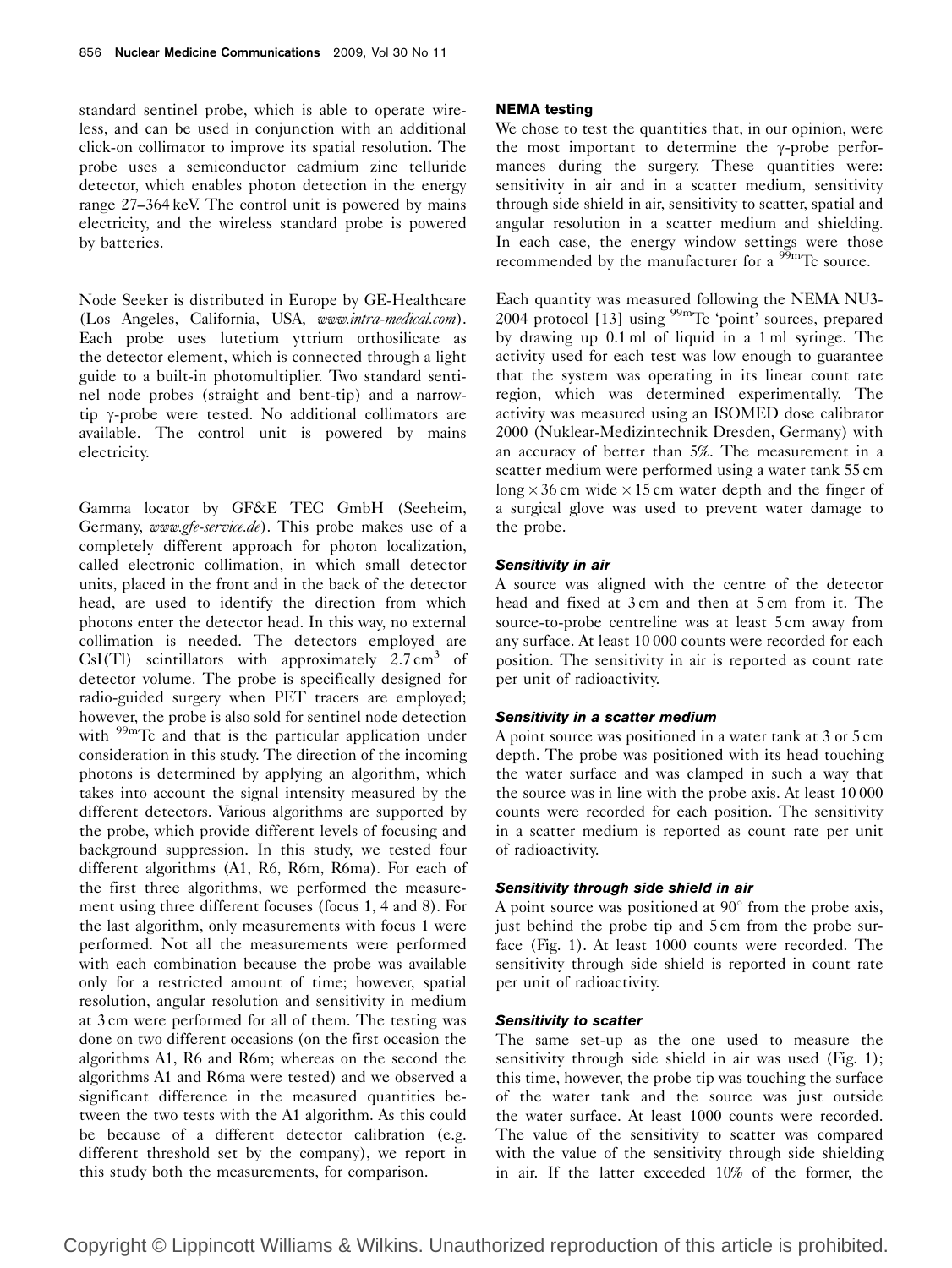

Schematic representation of the sensitivity to scatter measurement. The same set-up was used for the measurement through side shield in air, with the only difference that, in the latter case, the measurement was done without the aid of the water tank.

sensitivity to scatter value was corrected by subtracting the value of the sensitivity through side shielding in air. It was reported for each case whether the correction was applied.

#### Spatial resolution in a scatter medium

The probe was clamped in such a way that its axis was in line with a point source, positioned 3 cm from the probe head (Fig. 2). The source was positioned inside a water tank at 3 cm depth and the probe tip was touching the water surface. The point source was secured to a travelling stage, which allowed the lateral position of the point source with respect to the probe axis to be changed with a 0.5 mm accuracy. The position of the source with respect to the probe axis was changed from – 50 to 50 mm, taking care that at least 10 points were recorded within the probe full width half maximum (FWHM). For most probes, measurements were taken in 2.5 mm steps within  $-15$  and  $+15$  mm, and in 5 mm steps beyond  $\pm 15$  mm. At least 5000 counts were recorded for the peak and at least 500 counts were recorded for each position. The maximum was calculated by fitting a parabola through the highest 3–5 points, and then the FWHM and the full width tenth maximum (FWTM) were calculated using linear interpolation around the 50% (FWHM) or 10% (FWTM) level. In a few cases, the curve did not have a clear peak, but rather a flat region of a few points with equivalent count rate. In this case the average of the count rate over the region of constant values was taken as the maximum value.

# Angular resolution in a scatter medium

The probe was clamped in such a way that its axis was in line with a point source, positioned 3 cm from the probe head (Fig. 3). The source was positioned inside a water tank at 3 cm depth and the probe tip was touching the water surface. The probe was secured to an angular stage, which allowed the angle between the perpendicular axis to the water surface and the probe axis to be varied in steps of  $5^\circ$ . Measurements were done changing the angle between  $-80$  and  $+80^{\circ}$ , taking care that at least



Schematic representation of the spatial resolution measurement. The point source was fixed at 30 mm depth inside a water tank 55 cm long  $\times$  36 cm wide  $\times$  15 cm deep. The probe was clamped and moved horizontally in 2.5 mm steps within  $-15$  and  $+15$  mm, and in 5 mm steps beyond  $\pm$  15 mm; or in such a way that at least 10 measurements were taken within the probe full width half maximum.



Schematic representation of the angular resolution measurement. The point source was fixed at 30 mm depth inside a water tank 55 cm long  $\times$  36 cm wide  $\times$  15 cm deep. The probe was clamped and rotated about the center of the probe window in  $5^\circ$  steps within  $-30$ and  $+30^{\circ}$ , and in 10° steps beyond  $\pm 30^{\circ}$  or in such a way that at least 10 measurements were taken within the probe full width half maximum.

10 points were recorded within the probe FWHM. For most probes, measurements were taken in  $5^\circ$  steps within  $-30$  and  $+30^{\circ}$ , and in 10<sup>°</sup> steps beyond 30<sup>°</sup>. At least

Copyright © Lippincott Williams & Wilkins. Unauthorized reproduction of this article is prohibited.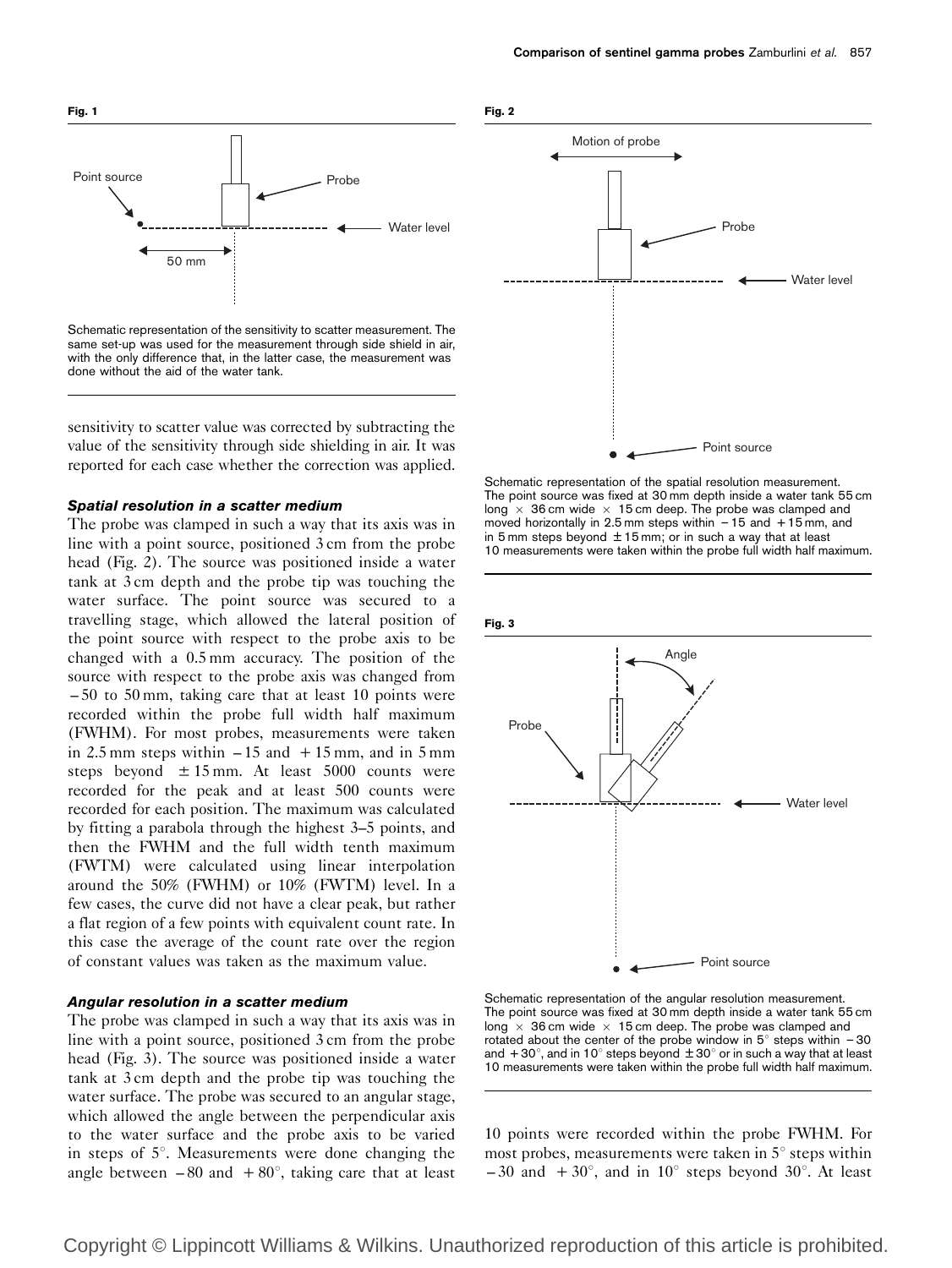5000 counts were recorded for the peak and at least 500 counts were recorded for each position. As in the case of the spatial resolution, the angular resolution was quantified by calculating the FWHM and FWTM of the curve, using the same procedure as described in the spatial resolution section.

#### Side and back shielding

A point source was slowly moved along the probe surface and in contact with it, taking care that the source did not shine directly into the probe head. The highest count rate detected by the probe during the whole measurement was recorded, as well as the position at which this occurred. The side and back shielding was reported as count rate for unit of radioactivity.

To perform the measurements described above, it is essential to have a means to position reliably the source and the probe. In our case, the measurements were made more difficult by the fact that each probe is different from the others, for example, has a different diameter, or length, or tip angle, and therefore the system used to fix the probe needed to be flexible enough to accommodate the different designs. This flexibility, however, came at the price of some loss in robustness in positioning. We introduced several checks in our procedure to ensure that the position was as close as possible to the described one, but still we wanted to have a crude estimate of the impact of small differences in the positioning. Our crude estimate was obtained by repeating the whole set of measurements, including reclamping of the probe, for one of the probes, on a separate day.

#### Probe ergonomics

The surgeon tested all the probes, except the  $\gamma$ -locator, during at least one sentinel node breast cancer surgery and assigned a value between 1 (poorest) and 5 (best) for each of the following characteristics: display readability, ease of probe handling and user friendliness of main unit. The  $\gamma$ -locator was not tested because the probe diameter is not optimized for sentinel node breast cancer surgery and is too big with respect to the incision dimension.

It also became clear during the surgery that the audio auto-ranging capabilities is a very important feature, as it allows the surgeon to concentrate on the surgery without having to adjust the audio range.

# **Results**

The crude reproducibility measurement performed in one of the probes shows that the error in the positioning has a rather low impact on the measurement of the spatial and angular resolution. The error was  $0.5$  mm and  $1^\circ$  in the spatial and angular resolution, respectively. The effect of the uncertainty in the positioning had a larger impact on the sensitivity measurements, in air and in a scatter medium, where the difference in the two measurements was 15%. Therefore, even if our estimate of the impact of the positioning uncertainty in the sensitivity is only a crude estimate, we decided to add a 15% error in quadrature to the statistical error associated with each measurement to take this effect into account.

Table 2 shows the results for the sensitivity in air and in a scatter medium at 3 and 5 cm distance from the probe tip. Table 3 shows the 'sensitivity', defined in this case as the number of counts displayed per unit of radioactivity in air and in a scatter medium at 3 and 5 cm distance from the probe tip for the  $\gamma$ -locator. Table 4 shows the spatial and

Table 2 Sensitivity (cps/MBq) in air and in a scatter medium at 3 and 5 cm from the probe tip

|                                  | Air            |               | Scatter medium           |              |
|----------------------------------|----------------|---------------|--------------------------|--------------|
|                                  | 3 cm           | 5 cm          | 3 cm                     | 5 cm         |
| C-Trak                           |                |               |                          |              |
| Probe with normal<br>collimator  | $1500 \pm 200$ | $680 \pm 100$ | $900 \pm 150400 \pm 60$  |              |
| Probe with Lechner<br>collimator | 850 ± 130      | $380 \pm 60$  | $550 \pm 90$             | $220 \pm 30$ |
| Europrobe                        |                |               |                          |              |
| Large probe                      | $1900 \pm 300$ | $770 \pm 120$ | $1700 \pm 300600 \pm 90$ |              |
| Large probe<br>with collimator   | 1240 ± 190     | $560 \pm 80$  | $920 \pm 140330 \pm 50$  |              |
| Small probe                      | $420 \pm 60$   | $160 \pm 20$  | $340 \pm 50$             | $109 + 16$   |
| Small probe with<br>collimator   | $310 + 50$     | $140 \pm 20$  | $250 \pm 40$             | $86 \pm 13$  |
| Navigator                        |                |               |                          |              |
| Probe without collimator         | $510 + 80$     | $210 + 30$    | $400 \pm 60$             | $150 \pm 20$ |
| Neoprobe bluetooth               |                |               |                          |              |
| Probe                            | $2200 \pm 300$ | $800 \pm 120$ | $1600 \pm 200530 \pm 80$ |              |
| Probe with<br>collimator         | $950 \pm 140$  | $390 \pm 60$  | $700 \pm 110230 \pm 30$  |              |
| Node Seeker                      |                |               |                          |              |
| Bent-tip probe                   | $2300 \pm 300$ | $940 \pm 140$ | 1700 ± 300 620 ± 100     |              |
| Straight probe                   | $2200 \pm 300$ | $930 \pm 180$ | $1700 \pm 300600 \pm 90$ |              |
| Narrow-tip probe                 | $250 \pm 40$   | $98 + 15$     | $250 \pm 40$             | $82 \pm 12$  |

cps/MBq, count rate per unit of radioactivity.

Table 3 'Sensitivity', defined as number of counts displayed on the screen per MBq, in air and in a scatter medium at 3 and 5 cm from the probe tip, for  $\gamma$ -locator

|                       | Air           |                | Scatter medium                  |                                |
|-----------------------|---------------|----------------|---------------------------------|--------------------------------|
| Focus/algorithm       | 3 cm          | $5 \text{ cm}$ | 3 cm                            | 5 cm                           |
| F1-A1<br>$(F1-A1)$    | $670 \pm 100$ | $240 \pm 40$   | $460 \pm 70$<br>$(750 \pm 110)$ | $130 \pm 20$<br>$(270 \pm 40)$ |
| F1-R6                 | $300 \pm 50$  | $96 \pm 14$    | $170 \pm 30$                    | $48 + 7$                       |
| F1-R6m                | NE.           | NE.            | $160 \pm 20$                    | NE.                            |
| $(F1-R6ma)$           |               |                | $(230 \pm 34)$                  | $(79 \pm 12)$                  |
| F4-A1                 | $610 \pm 90$  | $210 \pm 30$   | $370 \pm 50$                    | $86 + 13$                      |
| F4-R6                 | $280 \pm 40$  | $71 + 11$      | $150 \pm 20$                    | $29 \pm 4$                     |
| F4-R6m                | NE.           | NE             | $119 + 18$                      | NE.                            |
| F8-A1                 | $480 \pm 70$  | $92 + 14$      | $240 \pm 40$                    | $15 + 2$                       |
| F8-R6                 | $200 \pm 30$  | $28 \pm 4$     | $82 + 12$                       | $6.3 \pm 0.9$                  |
| F8-R6m<br>$(F8-R6ma)$ | NE.           | NE             | $53 + 8$<br>$(210 \pm 30)$      | NE.<br>$(7.0 \pm 1.1)$         |

The values in parenthesis for the  $\gamma$ -locator refer to measurements performed on the second software version.

MBq, unit of radioactivity; NE, not evaluated.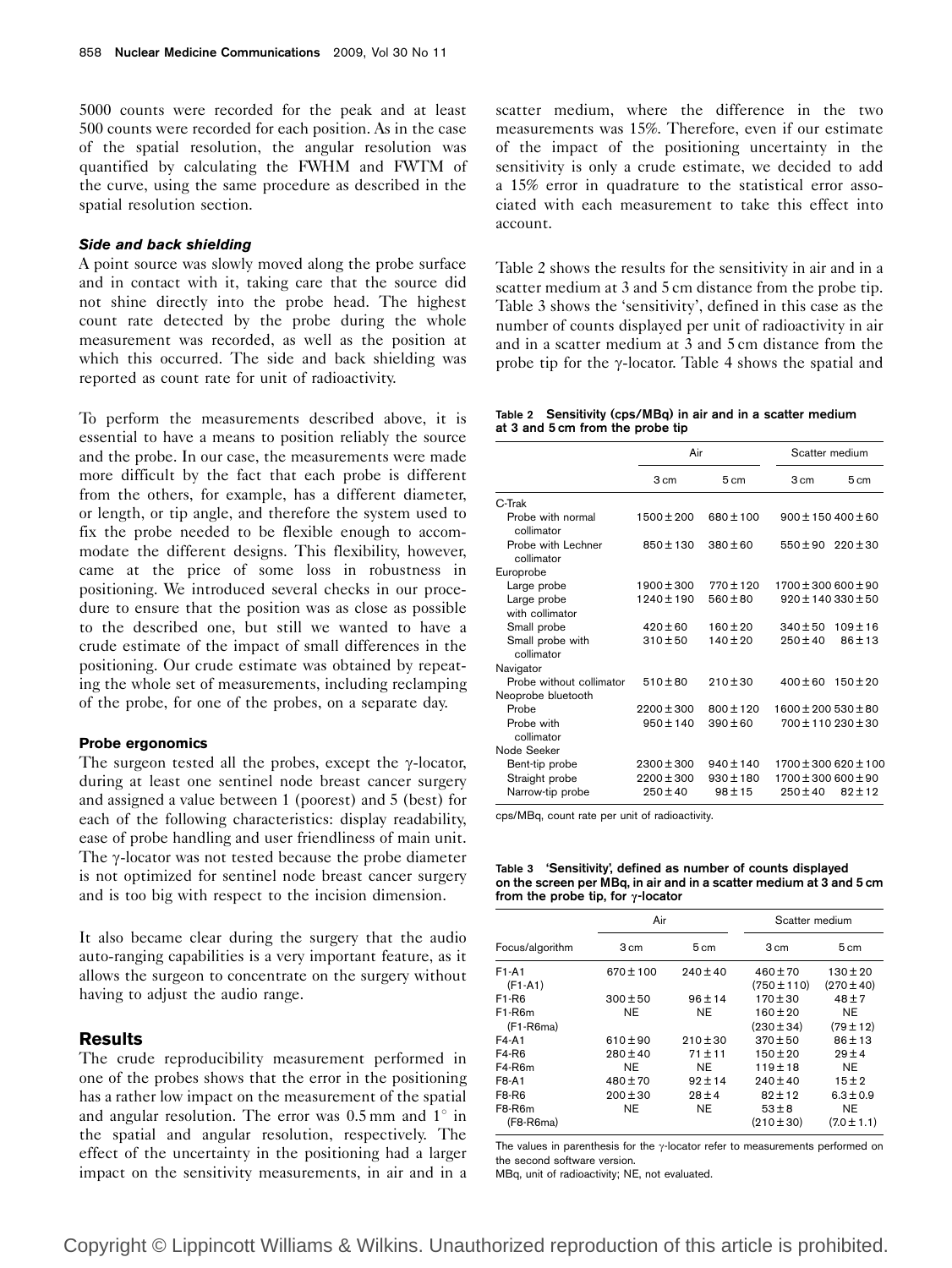| Comparison of sentinel gamma probes Zamburlini et al. 859 |  |
|-----------------------------------------------------------|--|
|-----------------------------------------------------------|--|

|  | Table 4 Spatial and angular resolution in a scatter medium |
|--|------------------------------------------------------------|
|  | with the source at 3 cm from the probe tip                 |

|                                       | Spatial resolution  |                     | Angular resolution       |                          |  |
|---------------------------------------|---------------------|---------------------|--------------------------|--------------------------|--|
|                                       | <b>FWHM</b><br>(mm) | <b>FWTM</b><br>(mm) | <b>FWHM</b><br>(degrees) | <b>FWTM</b><br>(degrees) |  |
| C-Trak                                |                     |                     |                          |                          |  |
| Probe with normal<br>collimator       | 28                  | 56                  | 61                       | 100                      |  |
| Probe with Lechner<br>collimator      | 19                  | 35                  | 38                       | 63                       |  |
| Europrobe                             |                     |                     |                          |                          |  |
| Large probe                           | 43                  | 88                  | 102                      | 144                      |  |
| Large probe with<br>collimator        | 22                  | 42                  | 46                       | 81                       |  |
| Small probe                           | 39                  | 79                  | 90                       | 131                      |  |
| Small probe with<br>collimator        | 22                  | 38                  | 45                       | 72                       |  |
| Navigator                             |                     |                     |                          |                          |  |
| Probe without<br>collimator           | 35                  | 69                  | 70                       | 111                      |  |
| Neoprobe bluetooth                    |                     |                     |                          |                          |  |
| Probe                                 | 53                  | 119                 | 141                      | >160                     |  |
| Probe with collimator                 | 28                  | 51                  | 58                       | 88                       |  |
| Node Seeker                           |                     |                     |                          |                          |  |
| Bent-tip probe                        | 37                  | 79                  | 81                       | 128                      |  |
| Straight probe                        | 35                  | 72                  | 79                       | 121                      |  |
| Narrow-tip probe<br>$\gamma$ -locator | 42                  | 103                 | 115                      | 175                      |  |
| F1-A1 (F1-A1)                         | 57 (66)             | $>$ 100 ( $>$ 100)  | >140                     | >140                     |  |
| F <sub>1</sub> -R <sub>6</sub>        | 52                  | 94                  | >140                     | >140                     |  |
| F1-R6m (F1-R6ma)                      | 34(10)              | 68 (18)             | >140(18)                 | >140(28)                 |  |
| F4-A1                                 | 52                  | 82                  | >140                     | >140                     |  |
| F4-R6                                 | 50                  | >100                | >140                     | >140                     |  |
| F4-R6m                                | 24                  | 54                  | >140                     | >140                     |  |
| F8-A1                                 | 38                  | 54                  | >140                     | >140                     |  |
| F8-R6                                 | 37                  | 54                  | >140                     | >140                     |  |
| F8-R6m                                | NA                  | <b>NA</b>           | >140                     | >140                     |  |

NA, profile in which only one value was different from zero, the values in parenthesis for the  $\gamma$ -locator refer to measurements performed on the second software version. FWHM, full width half maximum; FWTM, full width tenth maximum; NA, not applicable.

angular resolution of the different probes at 3 cm in a scatter medium. Table 5 shows the quantities associated with sensitivity to scattered and unshielded counts.

Figure 4 shows a comparison of the spatial resolution profile of the probes without collimator (top), with collimator (middle) and different algorithms with  $\gamma$ -locator (bottom). In Figure 4, the counts were normalized to the source activity and therefore the height of the curve is the probe sensitivity in water at 3 cm distance, whereas the width of the curve is related to the probe spatial resolution. An ideal probe would have a profile, which is high and very narrow. For the Node Seeker (IntraMedical Imaging LLC, Los Angeles, California, USA), because of the similarity between straight and bent-tip probe, only one of the two was plotted.

Table 1 reports the weight and diameter of the different probes tested, as well as a semiquantitative estimation of the ergonomics. A score between 1 (poorest) and 5 (best) was assigned to display readability, ease of handling and user friendliness of main unit.

#### Table 5 Sensitivity to events originating outside the probe field of view

|                                  | Sensitivity through<br>side shielding in<br>air, cps/MBq at<br>50 mm lateral | Sensitivity to<br>scatter, cps/MBq<br>at 50 mm lateral         | Side and back<br>shielding,<br>maximum<br>leakage<br>cps/MBq |
|----------------------------------|------------------------------------------------------------------------------|----------------------------------------------------------------|--------------------------------------------------------------|
| C-Trak                           |                                                                              |                                                                |                                                              |
| Probe with<br>normal collimator  | $(6.8 \pm 1.0) \times 10^{-3}$                                               | $1.13 \pm 0.17^{\rm b}$                                        | $0.8 \pm 0.2$                                                |
| Probe with<br>Lechner collimator |                                                                              | $(4.5 \pm 1.0) \times 10^{-2}$ $(1.8 \pm 1.7) \times 10^{-2a}$ | $0.8 \pm 0.2$                                                |
| Europrobe                        |                                                                              |                                                                |                                                              |
| Large probe                      | $2.0 \pm 0.3$                                                                | $22 \pm 3^{b}$                                                 | $17.0 \pm 0.7$                                               |
| Large probe with<br>collimator   | $0.20 \pm 0.03$                                                              | $2.9 \pm 0.4^{\rm b}$                                          | $0.06 \pm 0.04$                                              |
| Small probe                      | $0.71 \pm 0.11$                                                              | $3.0 \pm 0.6^a$                                                | $8.7 \pm 0.5$                                                |
| Small probe with<br>collimator   | $(4 \pm 3) \times 10^{-3}$                                                   | $0.38 \pm 0.06^b$                                              | $0.2 \pm 0.1$                                                |
| Navigator                        |                                                                              |                                                                |                                                              |
| Probe without<br>collimator      | $0.54 \pm 0.09$                                                              | $1.3 \pm 0.3^{\rm a}$                                          | <b>NA</b>                                                    |
| Neoprobe bluetooth               |                                                                              |                                                                |                                                              |
| Probe                            | $3.1 \pm 0.5$                                                                | $43\pm6^{\rm b}$                                               | $47.9 \pm 1.6$                                               |
| Probe with<br>collimator         | $3.3 \pm 0.5$                                                                | $1.5 \pm 0.9^a$                                                | $79 + 2$                                                     |
| Node Seeker                      |                                                                              |                                                                |                                                              |
| Bent-tip probe                   | $1.7 \pm 0.3$                                                                | $23 \pm 3^b$                                                   | $77 + 2$                                                     |
| Straight probe                   | $1.12 \pm 0.17$                                                              | $16 \pm 2^{b}$                                                 | $6.8 \pm 0.6$                                                |
| Narrow-tip probe                 | $3.0 \pm 1.0$                                                                | $3.2 \pm 1.4^a$                                                | $74 \pm 2$                                                   |
| $\gamma$ -locator<br>$F1-A1$     |                                                                              | 0 <sub>p</sub>                                                 |                                                              |
| F1-R6                            | $14 \pm 2$<br>$2.4 \pm 0.4$                                                  | 0 <sup>b</sup>                                                 | 0<br>$\Omega$                                                |
| $F4-A1$                          | $\Omega$                                                                     | 0 <sub>p</sub>                                                 | $\Omega$                                                     |
| F4-R6                            | 0                                                                            | 0 <sup>b</sup>                                                 | $\Omega$                                                     |
| <b>F8-A1</b>                     | 0                                                                            | 0 <sub>p</sub>                                                 | $\Omega$                                                     |
| F8-R6                            | 0                                                                            | 0 <sub>p</sub>                                                 | 0                                                            |
|                                  |                                                                              |                                                                |                                                              |

cps/MBq, count rate per unit of radioactivity; NA, not applicable.

<sup>a</sup>Sensitivity to scatter performed with correction for side shield in air.

**BSensitivity to scatter performed without correction for side shielding in air.** 

# **Discussion**

This study reports for the first time a comparison of sentinel node probes based on the NEMA NU3-2004 protocol. Apart from the NEMA results, we also reported the results on the probe ergonomics, which is thought to contribute to the success of a sentinel lymph node surgery.

Although the final choice of a surgical probe heavily depends on the type of the surgery and surgeons' preferences, our data (Fig. 4) show important differences in performance between the probes that should be known to make an informed choice. The comparison showed that the standard sentinel probes could be divided into three groups. To the first group belong the probes ('sensitivity probes') that do not make use of an additional external collimator and show high sensitivity, at the loss of spatial resolution. To the second group, belong the probes ('resolution probes') that have a higher degree of collimation. These probes showed a better resolution with about half the FWHM of the ones belonging to the first group, but also about half of the sensitivity. To the third group belong the small probes, narrow-tip Node Seeker and small probe, Europrobe ('minimally invasive probes'), which can be used in minimally invasive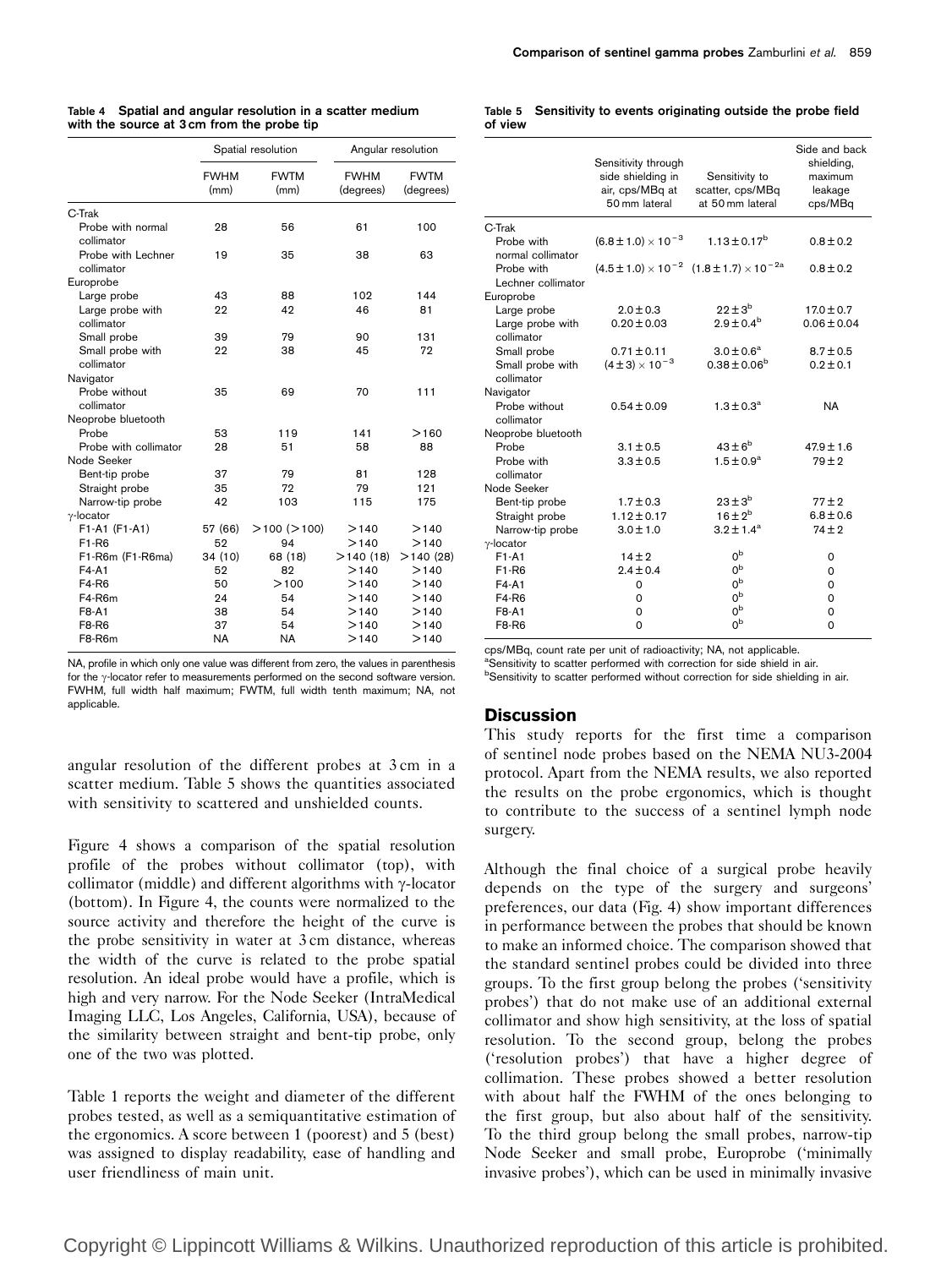



Spatial resolution profile of the measured probes for a source at 3 cm depth in a scatter medium. Probes without external collimator (top). Probes with external collimator (middle).  $\gamma$ -locator (bottom). cps/MBq, count rate per unit of radioactivity.

surgeries or in situations where the node is difficult to reach, but had neither good sensitivity nor spatial resolution when used with  $99m$ Tc. The only probe that showed to be outside this scheme is the Navigator, which is a not exceptionally small, but had worse spatial

resolution and sensitivity than the others. Even though it could be argued that this probe has been used in our hospital since 2002, and therefore is not new any more, constancy testing showed no deterioration over time nor did the surgeon detect any changes, and the same type of probe is still commercialized by RMD Instruments.

All the probes worked properly and did not give problems during testing. The screen readability was better for the probes, which operated by main power than those that are battery operated (C-Trak and  $\gamma$ -locator). Neoprobe offers the interesting advantage of providing a wireless probe; however, the probe showed poor spatial resolution compared with the others when used without collimator, and medium sensitivity, when used with the collimator. Europrobe – large probe – provided with good spatial resolution and sensitivity, with the option to be used with and without an external collimator; however, when used with the collimator it becomes a rather large (diameter 19 mm) and heavy (about 220 g) probe. Node Seeker – standard probe – showed the best overall performances in the 'sensitivity group' and it is also particularly light in comparison with the other probes (Table 1). C-Trak showed good spatial resolution and sensitivity among the probes with external collimator; however, this probe is considerably heavier than the other probes tested.

Gamma Locator represents a completely new concept for sentinel node detection and the NEMA testing has not been written with this type of probe in mind. One immediate difficulty in comparing  $\gamma$ -locator with the other probes is the fact that the number of counts that are read in the display are not the actual number of photons detected, but rather the result of an algorithm used to process the photons detected by the detectors. It was not possible to determine a 'noise equivalent' count rate because the system did not allow to accumulate counts during a fixed time interval, unlike all other systems, which supported a 10-s count. This made it difficult to compare the 'sensitivity' of  $\gamma$ -locator with the sensitivity of the other detectors. Comparing number to number would result in  $\gamma$ -locator having a rather low sensitivity, in this application. The spatial resolution of  $\gamma$ -locator depends heavily on the algorithm/focus used to process the data. The higher the focusing, the better the spatial resolution, but the smaller the 'sensitivity'. In particular, the algorithm R6ma, which was introduced after our first measurements, showed a very sharp spatial resolution. The angular profile of  $\gamma$ -locator was flat for every choice of algorithm/focus except with the algorithm R6ma in which the angular profile was narrow. Because of this behaviour of the angular profile of  $\gamma$ -locator, we think that the only viable choice for the application of  $\gamma$ -locator to sentinel node detection in breast cancer surgeries would be to use the R6ma algorithm. With this algorithm, the probe spatial and angular resolutions are exceptionally